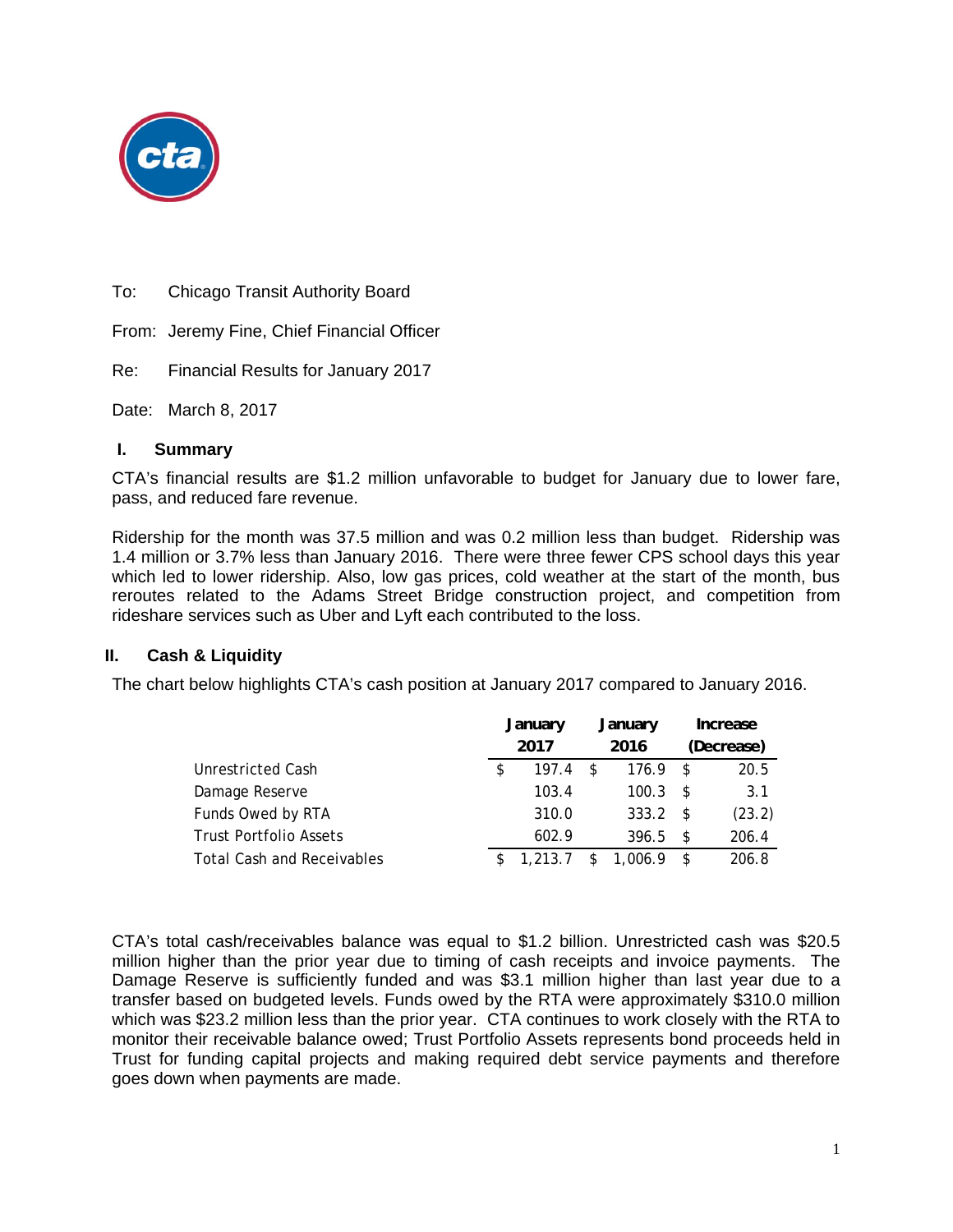### **III. Revenue**

|                                |        | Current Month |                 |        | <b>Full Year</b> |                   |  |
|--------------------------------|--------|---------------|-----------------|--------|------------------|-------------------|--|
|                                |        | Variance to   | Variance to     |        | Variance to      | Variance to       |  |
|                                | Actual | <b>Budget</b> | Prior Year      | Actual | <b>Budget</b>    | <b>Prior Year</b> |  |
| Category                       | Jan-17 | Jan-17        | Jan17 vs. Jan16 |        | 2017             | 2016              |  |
| <b>Fare &amp; Pass Revenue</b> | 43,174 | (1, 337)      | (1,703)         | 43,174 | (1, 337)         | (1,703)           |  |

 Fare and pass revenue for January was \$1.3 million unfavorable to budget and \$1.7 million unfavorable to prior year. A cold start to the year with fewer CPS school days in January decreased bus revenue compared to prior year. The average fare for the month was \$1.15 and was \$0.03 lower than budget and consistent with the prior year.

|                             |               | <b>Current Month</b> |                          |        | <b>Full Year</b> |             |  |  |  |
|-----------------------------|---------------|----------------------|--------------------------|--------|------------------|-------------|--|--|--|
|                             |               | Variance to          | Variance to              |        | Variance to      | Variance to |  |  |  |
|                             | Actual        | <b>Budget</b>        | Prior Year               | Actual | <b>Budget</b>    | Prior Year  |  |  |  |
| Category                    | <b>Jan-17</b> | <b>Jan-17</b>        | Jan17 vs. Jan16          | 2017   | 2017             | 2016        |  |  |  |
| <b>Reduced Fare Subsidy</b> | 1.180         | (1.180)              | $\overline{\phantom{a}}$ | 1.180  | (1.180)          |             |  |  |  |

 Reduced Fare Subsidy was less than budget by \$1.2 million based on expected reimbursements from the State.

|                                         |               | Current Month |                 |        | <b>Full Year</b> |                   |
|-----------------------------------------|---------------|---------------|-----------------|--------|------------------|-------------------|
|                                         |               | Variance to   | Variance to     |        | Variance to      | Variance to       |
|                                         | Actual        | <b>Budget</b> | Prior Year      | Actual | <b>Budget</b>    | <b>Prior Year</b> |
| Category                                | <b>Jan-17</b> | Jan-17        | Jan17 vs. Jan16 | 2017   | 2017             | 2016              |
| <b>Advertising, Charter, Concession</b> | 2.816         |               | 118             | 2.816  | 37               | 118               |

 Advertising, Charter and Concessions Revenue was slightly higher than budget for the month. The \$0.1 million increase over prior year was mainly due to higher vehicle and platform advertising and concessions revenue.

|                          |          | <b>Current Month</b> |                 | <b>Full Year</b> |               |             |  |  |
|--------------------------|----------|----------------------|-----------------|------------------|---------------|-------------|--|--|
|                          |          | Variance to          | Variance to     |                  | Variance to   | Variance to |  |  |
|                          | Actual   | <b>Budget</b>        | Prior Year      | Actual           | <b>Budget</b> | Prior Year  |  |  |
| Category                 | $Jan-17$ | <b>Jan-17</b>        | Jan17 vs. Jan16 | 2017             | 2017          | 2016        |  |  |
| <b>Investment income</b> | 211      | 117                  | 71.             | 211              | 117           |             |  |  |

• Investment income was \$0.1 million higher than budget and \$0.1 million higher than prior year due to higher short-term market rates.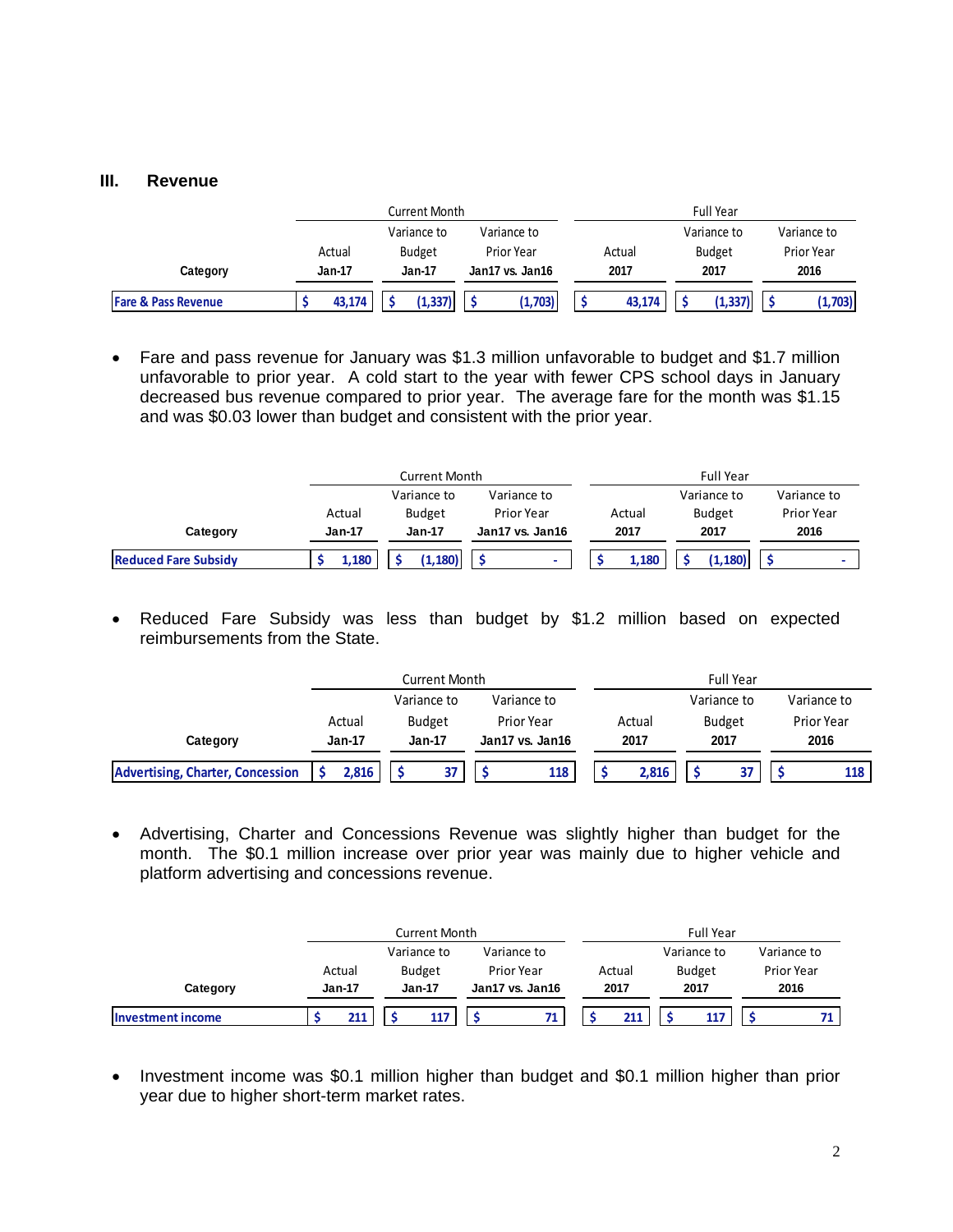|                      |               | <b>Current Month</b> |                 | <b>Full Year</b> |               |                   |  |  |
|----------------------|---------------|----------------------|-----------------|------------------|---------------|-------------------|--|--|
|                      |               | Variance to          | Variance to     |                  | Variance to   | Variance to       |  |  |
|                      | Actual        | Budget               | Prior Year      | Actual           | <b>Budget</b> | <b>Prior Year</b> |  |  |
| Category             | <b>Jan-17</b> | <b>Jan-17</b>        | Jan17 vs. Jan16 | 2017             | 2017          | 2016              |  |  |
| <b>Other Revenue</b> | 2,618         | 401                  | 692             | 2,618            | 401           | 692               |  |  |

 Other Revenue was \$0.4 million favorable to budget primarily due to higher park & ride revenue. The \$0.7 million increase over prior year was primarily due to the timing of noncapital grant revenue.

|                                       |                            |               | Current Month |                 |                   |      |        |      | <b>Full Year</b> |      |             |
|---------------------------------------|----------------------------|---------------|---------------|-----------------|-------------------|------|--------|------|------------------|------|-------------|
|                                       | Variance to<br>Variance to |               |               |                 |                   |      |        |      | Variance to      |      | Variance to |
|                                       | Actual                     |               | <b>Budget</b> |                 | <b>Prior Year</b> |      | Actual |      | <b>Budget</b>    |      | Prior Year  |
| Category                              | Jan-17                     | <b>Jan-17</b> |               | Jan17 vs. Jan16 |                   | 2017 |        | 2017 |                  | 2016 |             |
| <b>Total System Generated Revenue</b> | 49,999                     |               | (1,961)       |                 | (822)             |      | 49,999 |      | (1,961)          |      | (822)       |

 Total System-Generated Revenue was less than budget and prior year by \$2.0 million and \$0.8 million, respectively, due to lower reduced fare subsidy and fare and pass revenue.

#### **IV. Expenses**

|          |        |               | Current Month |                   |        | <b>Full Year</b> |             |
|----------|--------|---------------|---------------|-------------------|--------|------------------|-------------|
|          |        | Variance to   |               | Variance to       |        | Variance to      | Variance to |
|          | Actual | <b>Budget</b> |               | <b>Prior Year</b> | Actual | <b>Budget</b>    | Prior Year  |
| Category | Jan-17 | Jan-17        |               | Jan17 vs. Jan16   | 2017   | 2017             | 2016        |
| Labor    | 87,882 |               | (146)         | (3,883)           | 87,882 | (146)            | (3,883)     |

 Labor expense was \$0.1 million unfavorable to budget for the month due to an increase in overtime pay. Slightly higher fringe benefits in 2017 contributed to higher expenses compared to 2016.

|                 |               | Current Month |                 | Full Year |               |             |  |  |  |
|-----------------|---------------|---------------|-----------------|-----------|---------------|-------------|--|--|--|
|                 |               | Variance to   | Variance to     |           | Variance to   | Variance to |  |  |  |
|                 | Actual        | <b>Budget</b> | Prior Year      | Actual    | <b>Budget</b> | Prior Year  |  |  |  |
| Category        | <b>Jan-17</b> | <b>Jan-17</b> | Jan17 vs. Jan16 | 2017      | 2017          | 2016        |  |  |  |
| <b>Material</b> | 7,415         | 270           | (963)           | 7,415     | 270           | (963)       |  |  |  |

 Material expense was \$0.3 million favorable to budget for the month. Material expense was \$1.0 million unfavorable to prior year, primarily due to higher spending on vehicle parts.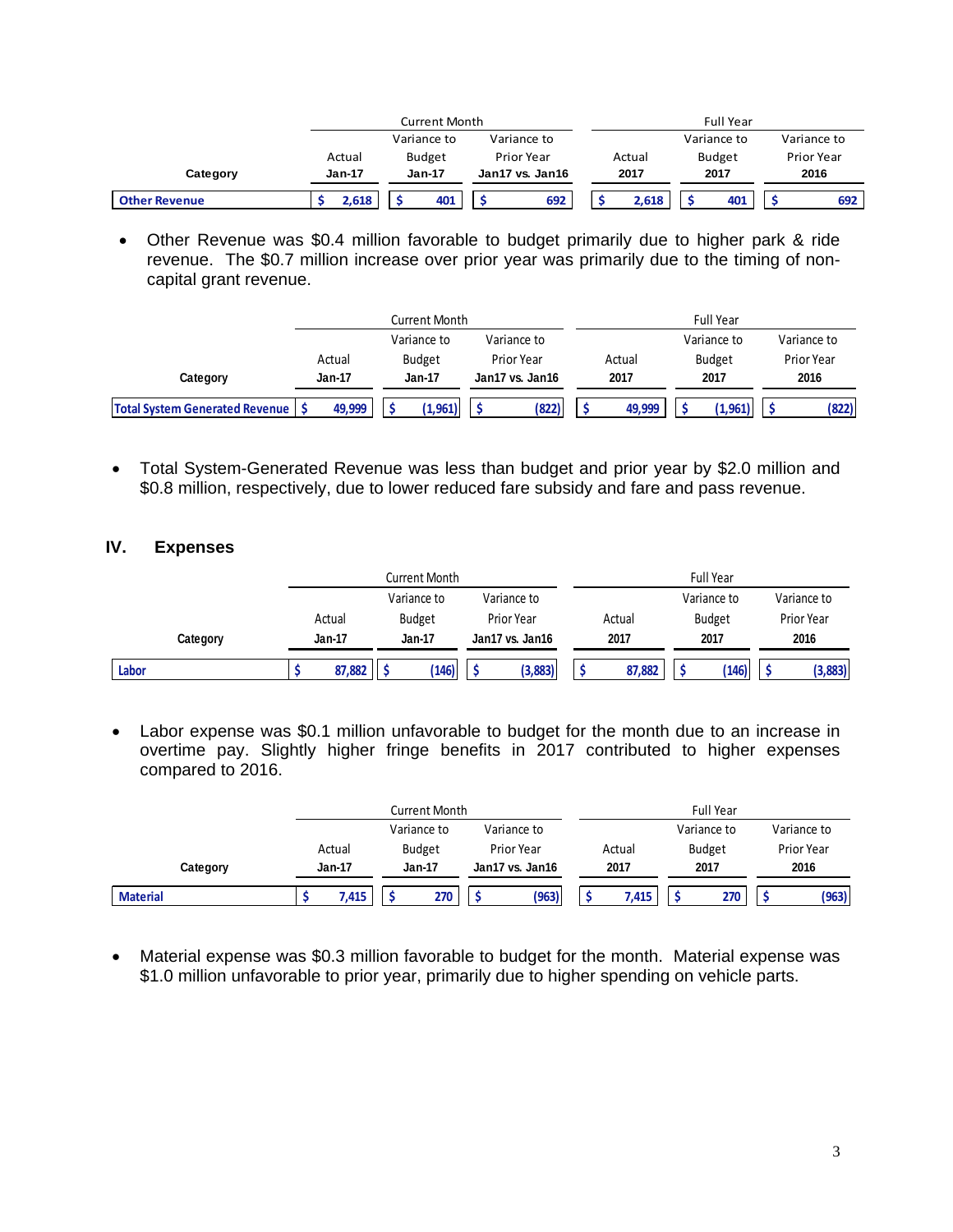|          |                  | Current Month           |                               |                | Full Year             |                    |
|----------|------------------|-------------------------|-------------------------------|----------------|-----------------------|--------------------|
|          |                  | Variance to             | Variance to                   |                | Variance to           | Variance to        |
| Category | Actual<br>Jan-17 | <b>Budget</b><br>Jan-17 | Prior Year<br>Jan17 vs. Jan16 | Actual<br>2017 | <b>Budget</b><br>2017 | Prior Year<br>2016 |
|          |                  |                         |                               |                |                       |                    |
| Fuel     | 2,627            | 430                     | (2)                           | 2.627          | 430                   | (2)                |

 Fuel for Revenue Equipment expense was \$0.4 million favorable to budget and on par with the prior year mainly due to a reduction in the price of diesel fuel, lower usage and an increase in fuel efficiency.

|              |        | Current Month |                 | <b>Full Year</b> |               |             |  |  |
|--------------|--------|---------------|-----------------|------------------|---------------|-------------|--|--|
|              |        | Variance to   | Variance to     |                  | Variance to   | Variance to |  |  |
|              | Actual | <b>Budget</b> | Prior Year      | Actual           | <b>Budget</b> | Prior Year  |  |  |
| Category     | Jan-17 | Jan-17        | Jan17 vs. Jan16 | 2016             | 2016          | 2015        |  |  |
| <b>Power</b> | 2.601  | 111           | 501             | 2,601            | 111           | 501         |  |  |

• The Electric Power for Revenue Equipment expense was \$0.1 million favorable to budget for the month. Expenses were \$0.5 million favorable to prior year, primarily due to favorable prices.

|                                                  |               | Current Month |                 | <b>Full Year</b> |               |             |  |  |  |
|--------------------------------------------------|---------------|---------------|-----------------|------------------|---------------|-------------|--|--|--|
|                                                  |               | Variance to   | Variance to     |                  | Variance to   | Variance to |  |  |  |
|                                                  | Actual        | <b>Budget</b> | Prior Year      | Actual           | <b>Budget</b> | Prior Year  |  |  |  |
| Category                                         | <b>Jan-17</b> | $Jan-17$      | Jan17 vs. Jan16 | 2017             | 2017          | 2016        |  |  |  |
| <b>Provision for Injuries &amp; Damages   \$</b> | 792           |               | (792)           | 792              |               | (792)       |  |  |  |

 The Provision for Injuries & Damages expense was \$0.8 million higher than 2016 due to a change in the budget spread from quarterly to monthly.

|                                      |          | Current Month |                 | Full Year |               |             |  |  |  |
|--------------------------------------|----------|---------------|-----------------|-----------|---------------|-------------|--|--|--|
|                                      |          | Variance to   | Variance to     |           | Variance to   | Variance to |  |  |  |
|                                      | Actual   | <b>Budget</b> | Prior Year      | Actual    | <b>Budget</b> | Prior Year  |  |  |  |
| Category                             | $Jan-17$ | <b>Jan-17</b> | Jan17 vs. Jan16 | 2017      | 2017          | 2016        |  |  |  |
| <b>Purchase of Security Services</b> | 1.376    | 77            | (174)           | 1.376     | 27            | (174)       |  |  |  |

• Purchase of Security Services was on par with budget for the month and unfavorable to prior year by \$0.2 million due to timing of invoices.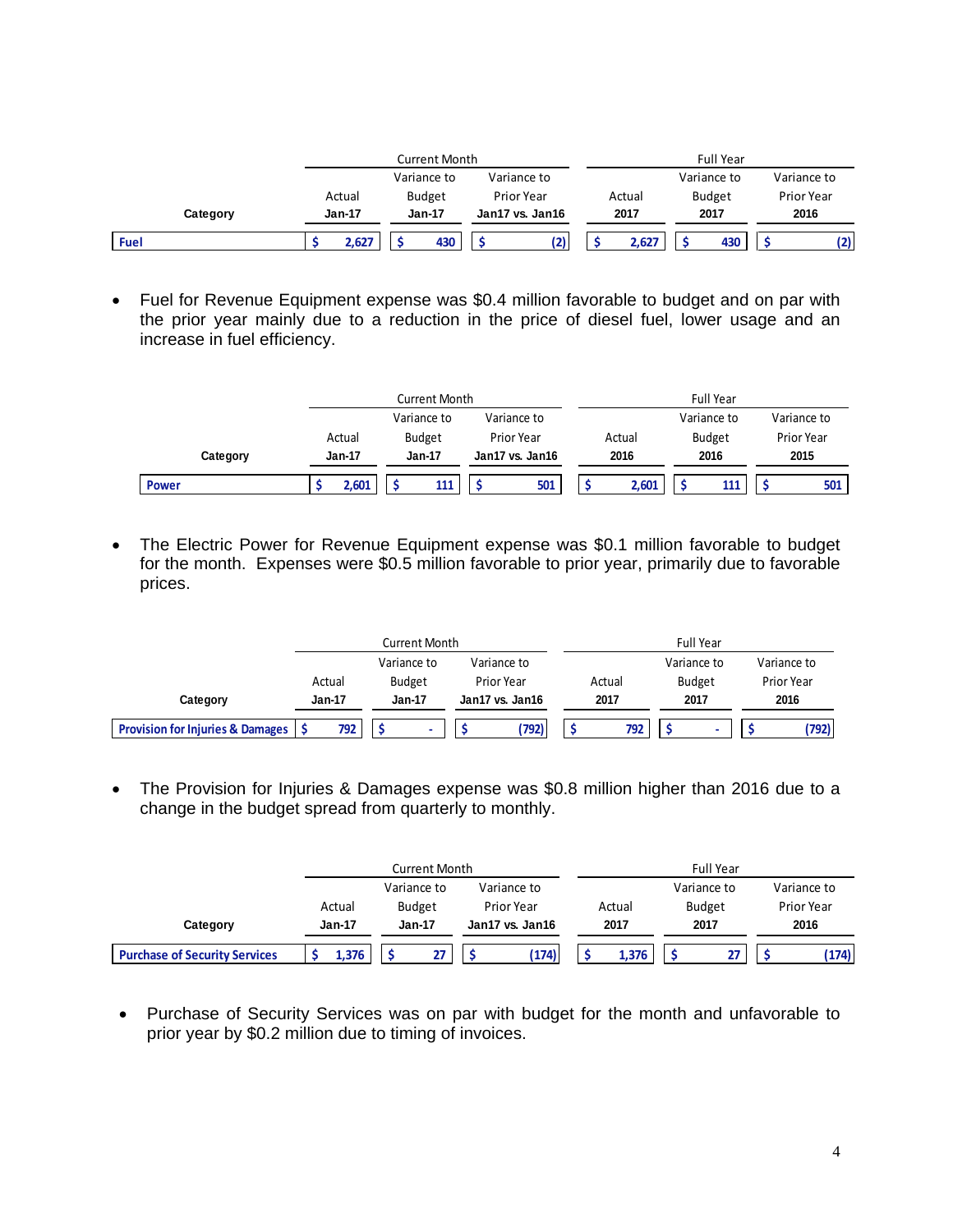|                       |               | Current Month |                 | <b>Full Year</b> |               |             |  |  |  |  |
|-----------------------|---------------|---------------|-----------------|------------------|---------------|-------------|--|--|--|--|
|                       |               | Variance to   | Variance to     |                  | Variance to   | Variance to |  |  |  |  |
|                       | Actual        | <b>Budget</b> | Prior Year      | Actual           | <b>Budget</b> | Prior Year  |  |  |  |  |
| Category              | <b>Jan-17</b> | <b>Jan-17</b> | Jan17 vs. Jan16 | 2017             | 2017          | 2016        |  |  |  |  |
| <b>Other Expenses</b> | 26.014        | 47            | (3, 473)        | 26.014           | 47            | (3, 473)    |  |  |  |  |

 Other Expenses were on par with budget for the month. The unfavorable variance to prior year was mainly due to new debt service, timing of invoices, and non-capital grant expense. Of the total monthly other expenses, the pension obligation bond expense is \$9 million; the remaining expenses are for utilities, maintenance contracts, services, and other expenses.

|                                 | Current Month |               |                            |               |            |                         |  | <b>Full Year</b> |  |               |             |            |  |
|---------------------------------|---------------|---------------|----------------------------|---------------|------------|-------------------------|--|------------------|--|---------------|-------------|------------|--|
|                                 |               |               | Variance to<br>Variance to |               |            |                         |  |                  |  | Variance to   | Variance to |            |  |
|                                 |               | Actual        |                            | <b>Budget</b> | Prior Year |                         |  | Actual           |  | <b>Budget</b> |             | Prior Year |  |
| Category                        |               | <b>Jan-17</b> |                            | Jan-17        |            | 2017<br>Jan17 vs. Jan16 |  | 2017             |  |               | 2016        |            |  |
| <b>Total Operating Expenses</b> |               | 128,706       |                            | 739           |            | (8,786)                 |  | 128,706          |  | 739           |             | (8,786)    |  |

 Operating Expenses were \$0.8 million favorable to budget for the month due to the timing of contractual expenses. The unfavorable variance to prior year was due primarily to higher labor and other expenses.

### **V. Recovery Ratio**

|                       |          | <b>Current Month</b> |                 |        | <b>Full Year</b> |             |  |  |  |  |
|-----------------------|----------|----------------------|-----------------|--------|------------------|-------------|--|--|--|--|
|                       |          | Variance to          | Variance to     |        | Variance to      | Variance to |  |  |  |  |
|                       | Actual   | <b>Budget</b>        | Prior Year      | Actual | <b>Budget</b>    | Prior Year  |  |  |  |  |
| Category              | $Jan-17$ | Jan-17               | Jan17 vs. Jan16 | 2017   | 2017             | 2016        |  |  |  |  |
| <b>Recovery Ratio</b> | 47.16%   | (0.85)               |                 | 47.16% | (0.85)           |             |  |  |  |  |

 Recovery Ratio, which measures the percentage of operating expenses CTA funds from internally generated revenues, was 47.16% for the month. This was unfavorable to budget by 0.85 percentage points.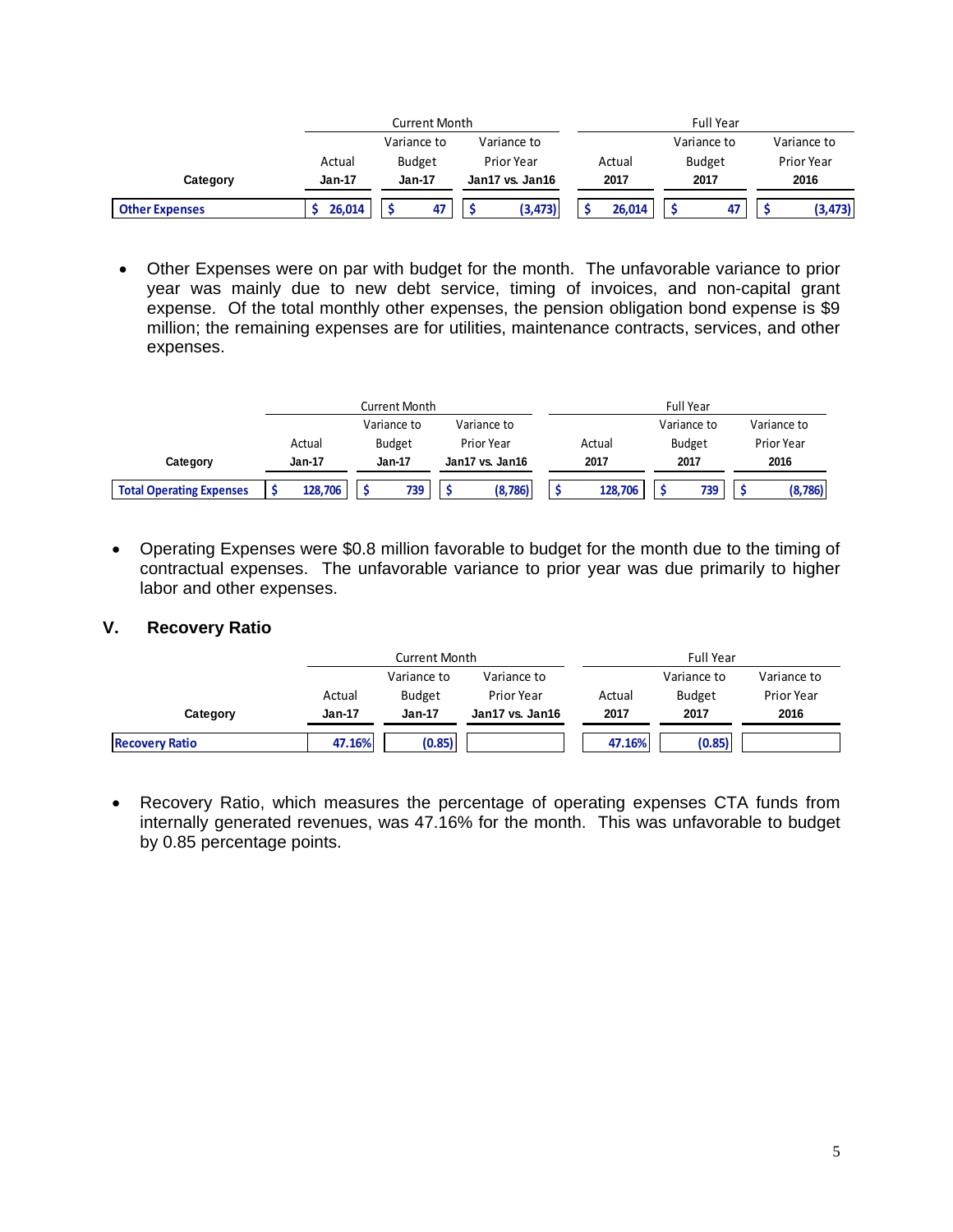### **VI. Ridership**

|                               |                    | <b>Current Month</b>                     |                                              | <b>Full Year</b> |                                      |                                   |  |  |  |  |
|-------------------------------|--------------------|------------------------------------------|----------------------------------------------|------------------|--------------------------------------|-----------------------------------|--|--|--|--|
| Category                      | Actual<br>$Jan-17$ | Variance to<br><b>Budget</b><br>$Jan-17$ | Variance to<br>Prior Year<br>Jan17 vs. Jan16 | Actual<br>2017   | Variance to<br><b>Budget</b><br>2017 | Variance to<br>Prior Year<br>2016 |  |  |  |  |
| <b>Bus</b>                    | 19,571             | 213                                      | (1, 180)                                     | 19,571           | 213                                  | (1, 180)                          |  |  |  |  |
| Rail                          | 14,627             | (336)                                    | (210)                                        | 14,627           | (336)                                | (210)                             |  |  |  |  |
| <b>Rail to Rail Transfers</b> | 3,275              | (89)                                     | (53)                                         | 3,275            | (89)                                 | (53)                              |  |  |  |  |
| <b>Total</b>                  | 37,472             | (212)                                    | (1, 444)                                     | 37,472           | (212)                                | (1, 444)                          |  |  |  |  |

- Ridership for the month of January was 37.5 million and was lower than budget and prior year by 0.2 million and 1.4 million, respectively.
- Calendar adjusted ridership was down 5.4% from prior year due to low gas prices.
- More details on ridership can be found in the January Ridership Report.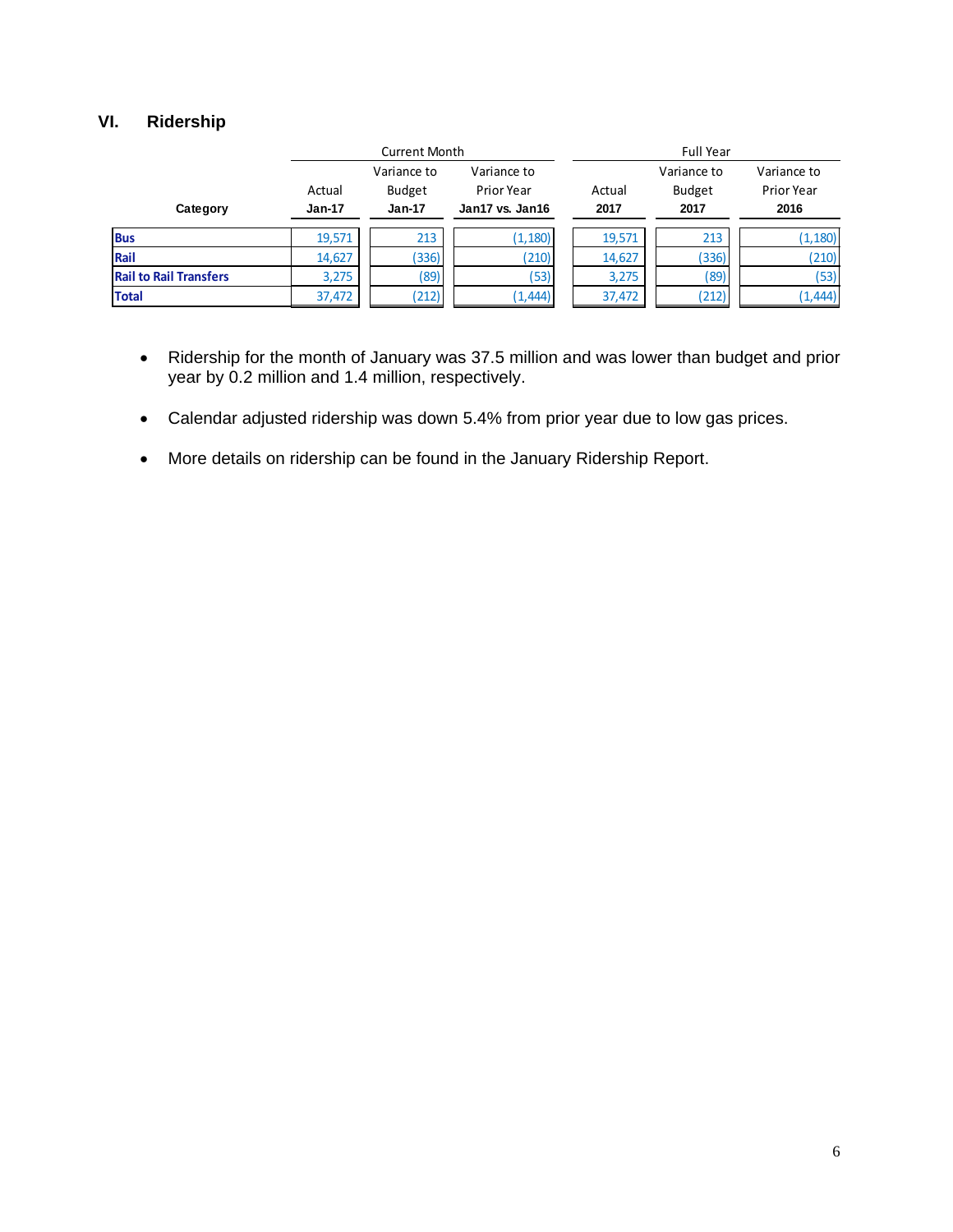**Cash**





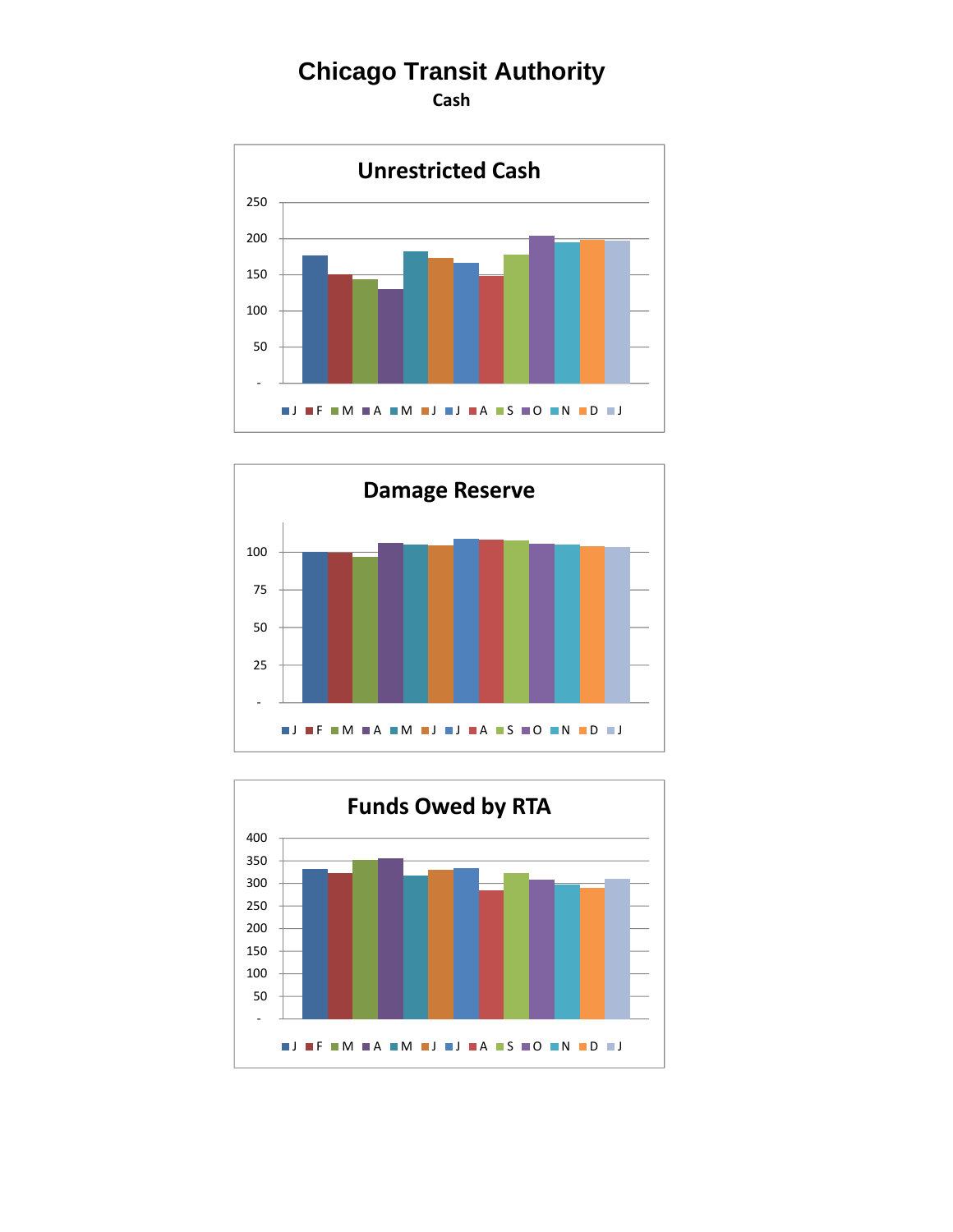**Cash**

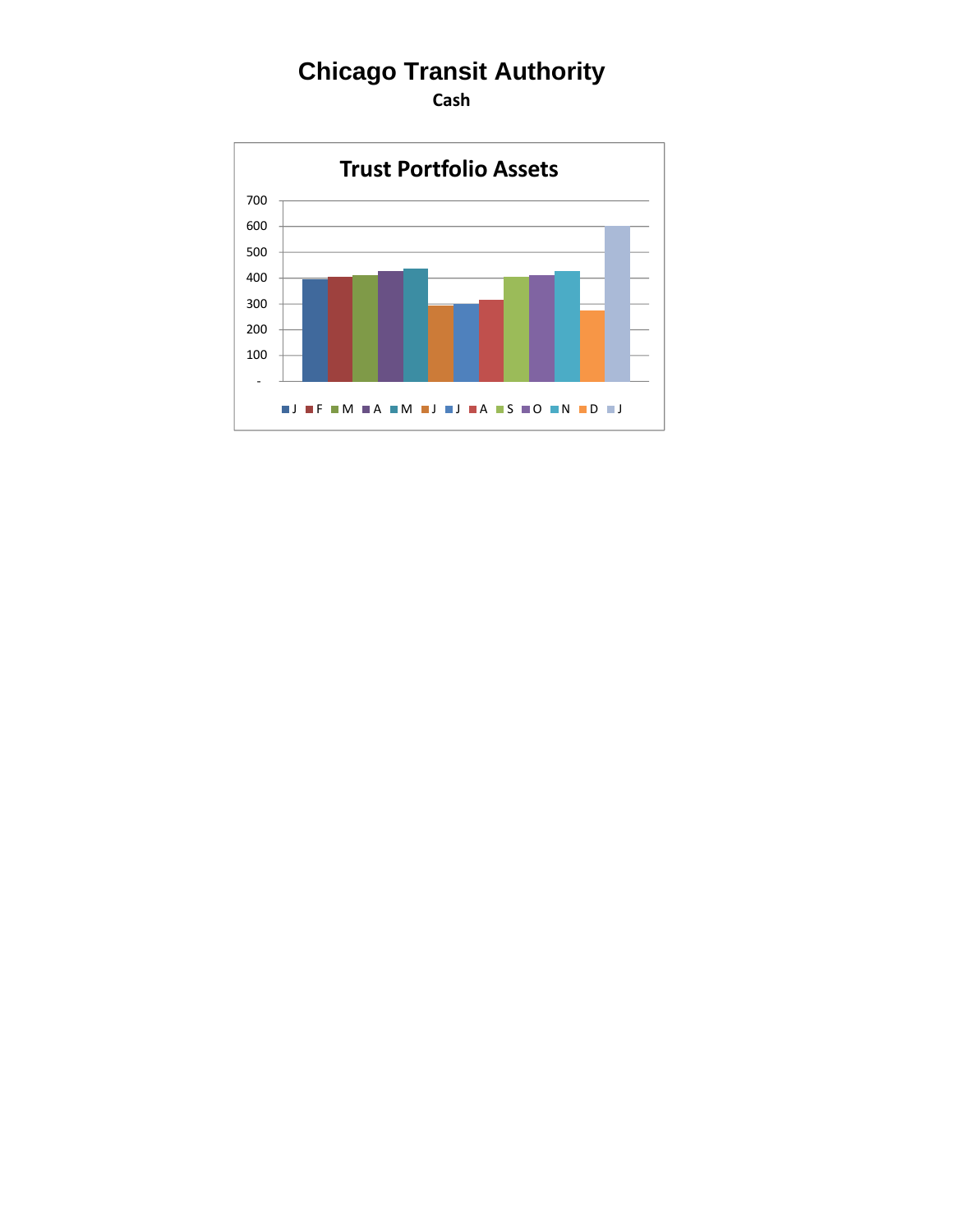**Revenue**





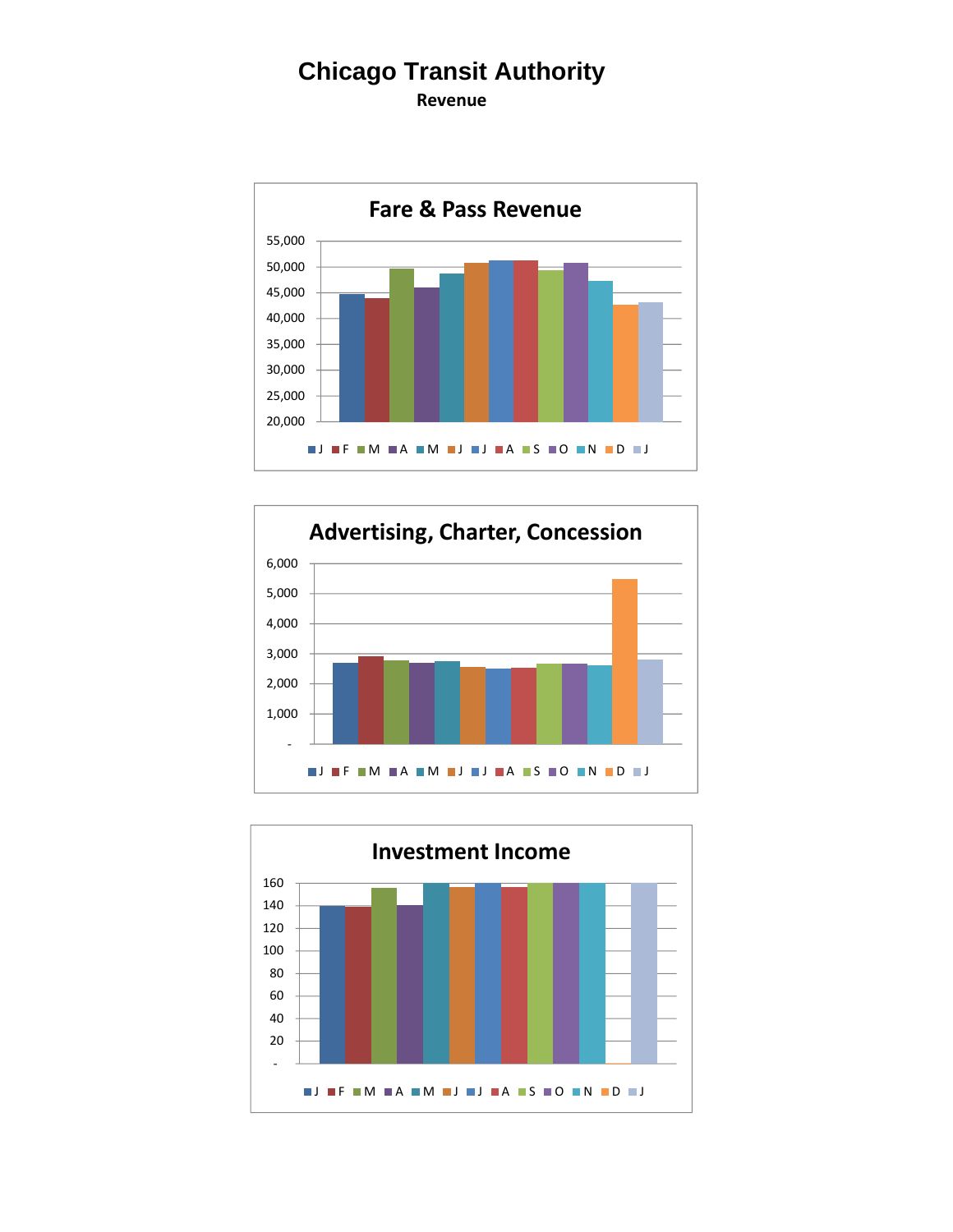**Revenue**





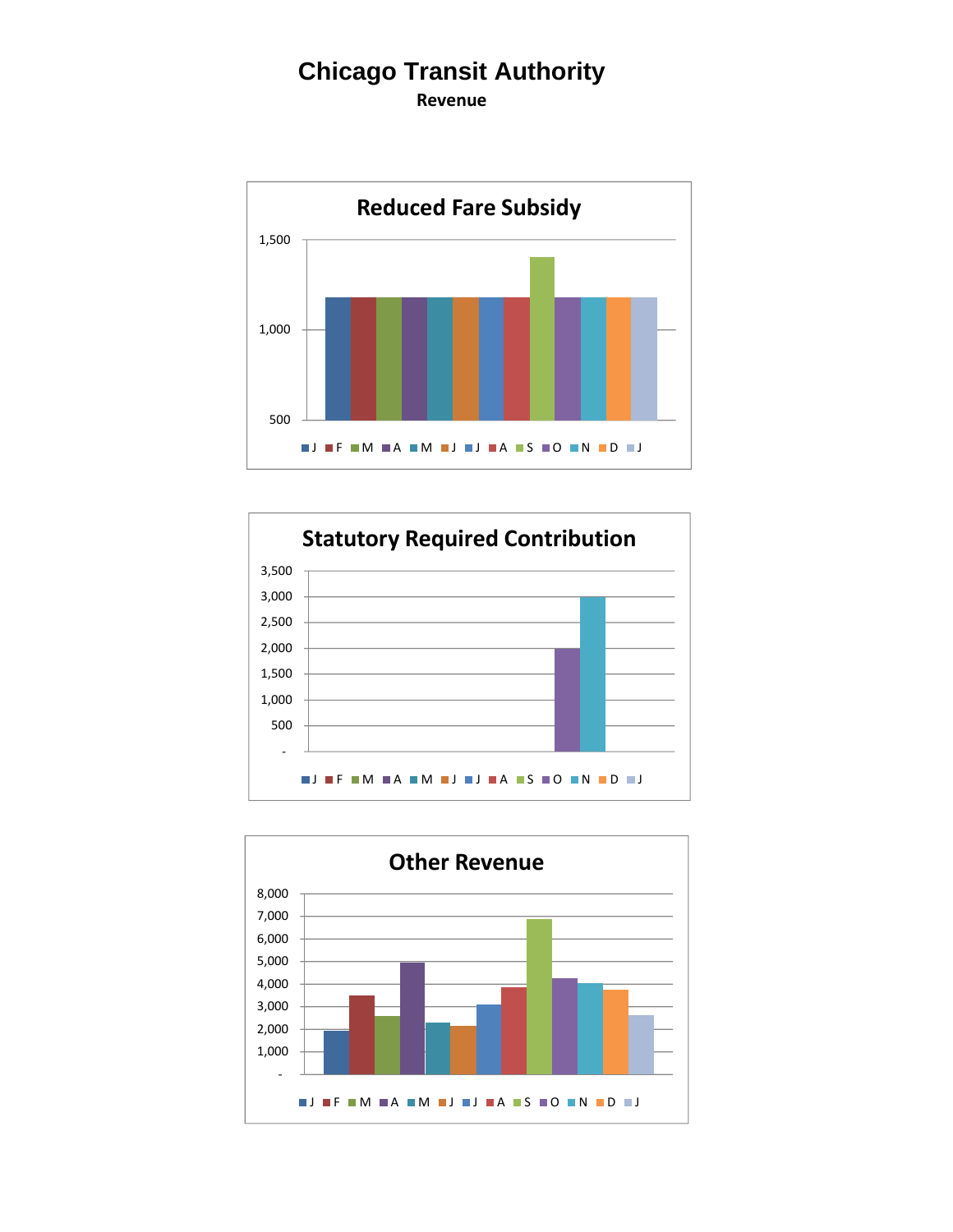**Revenue**



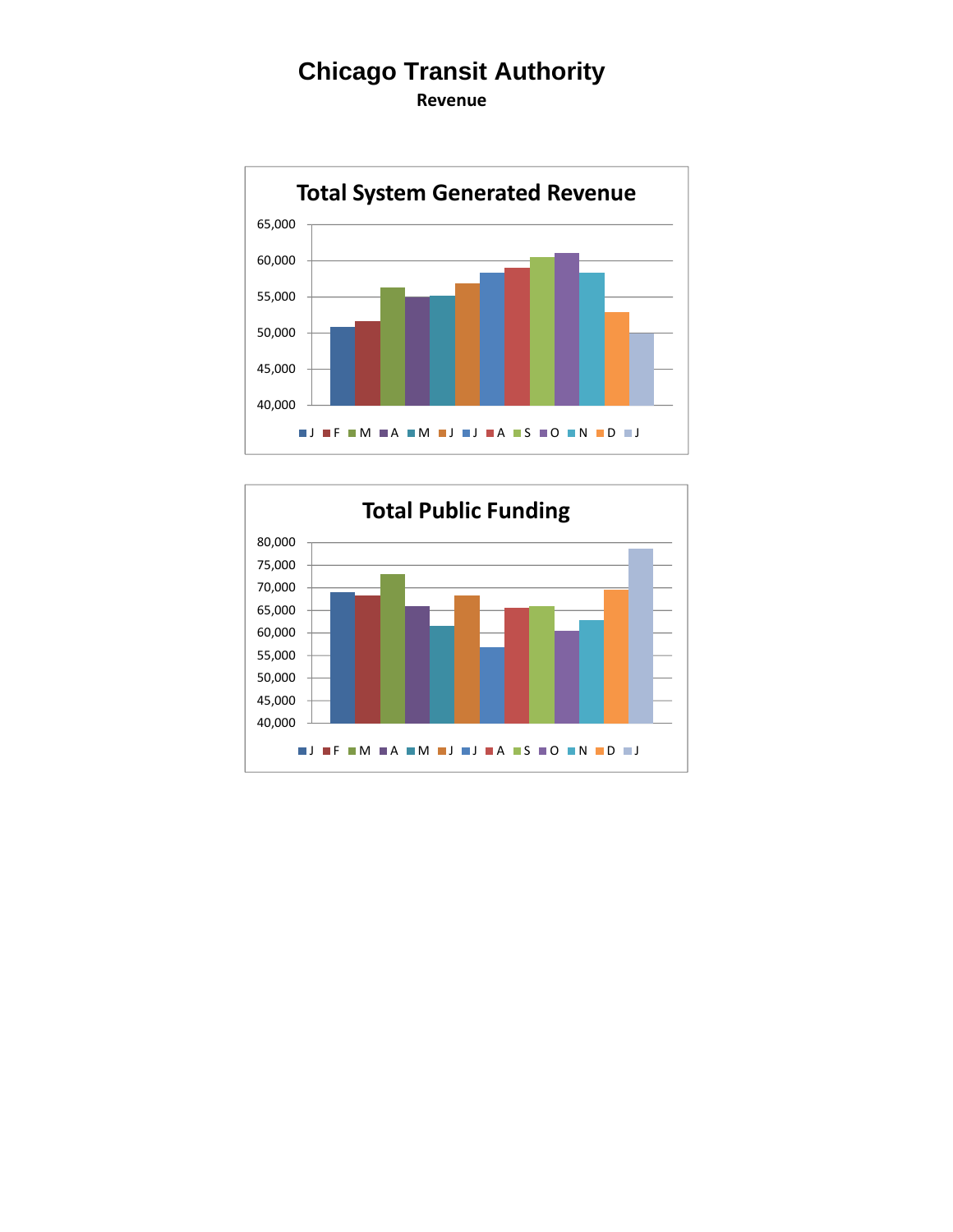**Expenses**





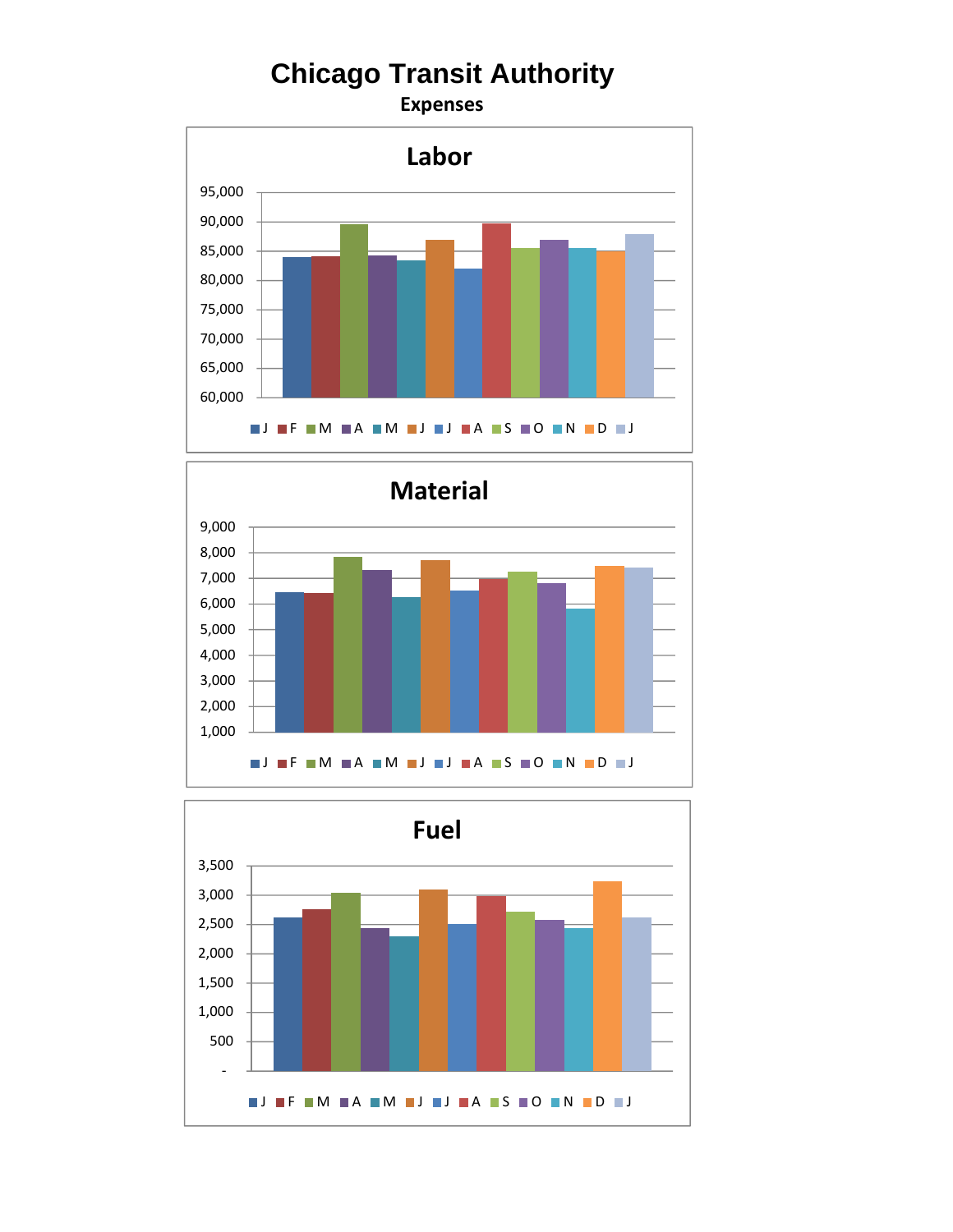**Expenses**



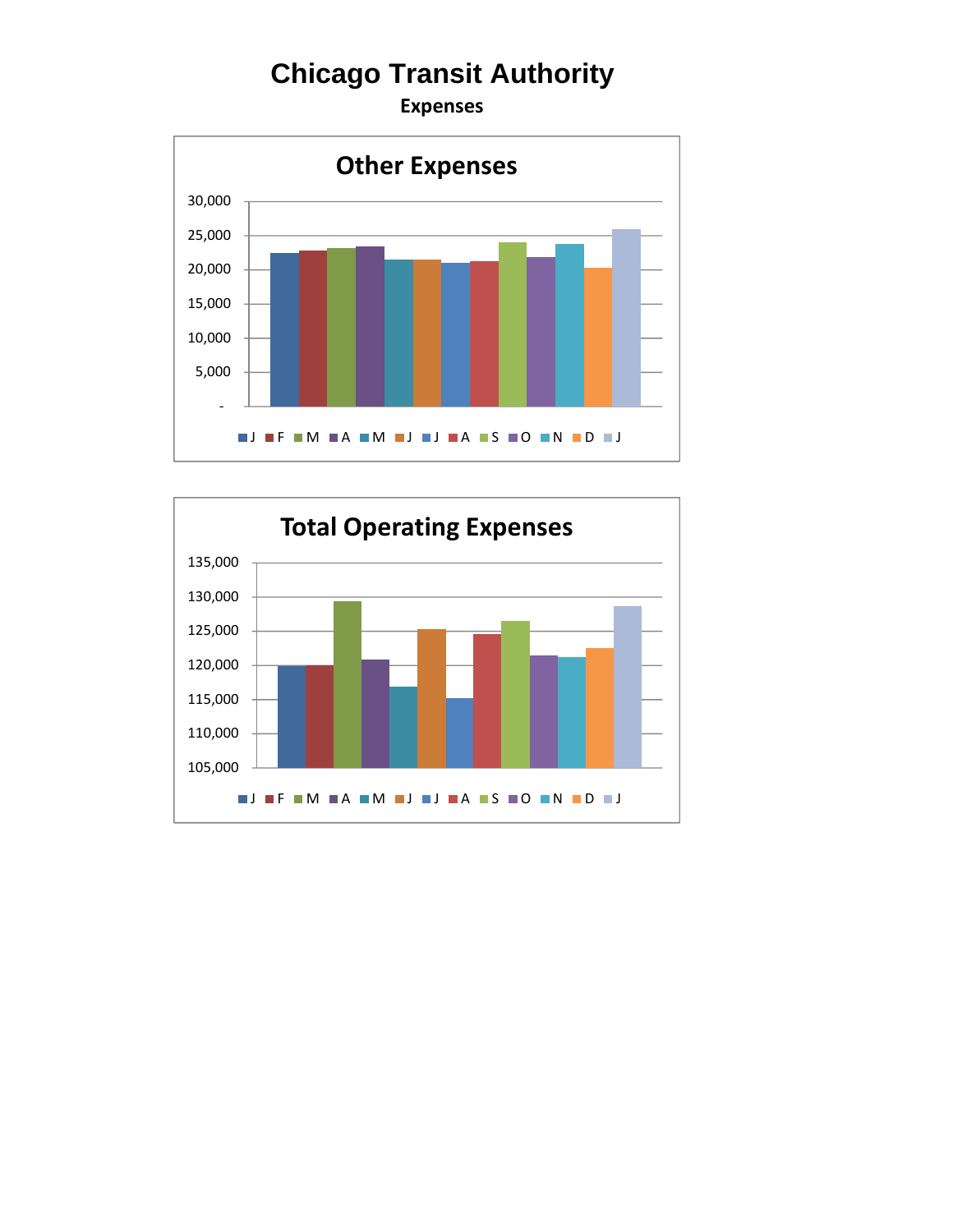**Expenses**